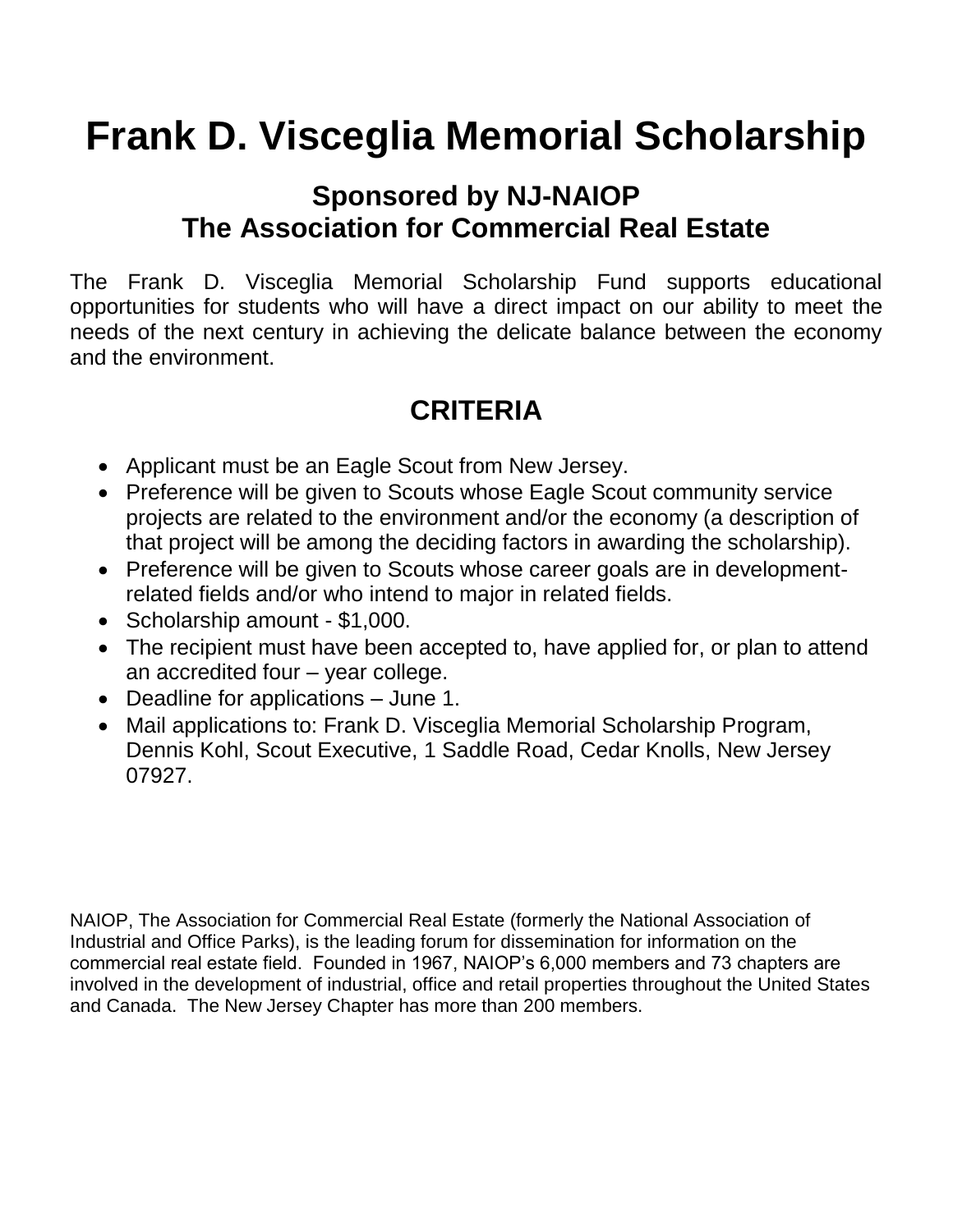## **PERSONAL IMFORMATION**

Name \_\_\_\_\_\_\_\_\_\_\_\_\_\_\_\_\_\_\_\_\_\_\_\_\_\_\_\_\_\_\_\_\_\_\_\_\_\_\_\_\_\_\_\_\_\_\_\_\_\_\_\_\_\_\_\_\_\_\_

Address \_\_\_\_\_\_\_\_\_\_\_\_\_\_\_\_\_\_\_\_\_\_\_\_\_\_\_\_\_\_\_\_\_\_\_\_\_\_\_\_\_\_\_\_\_\_\_\_\_\_\_\_\_\_\_\_\_

Telephone \_\_\_\_\_\_\_\_\_\_\_\_\_\_\_\_\_\_\_\_\_\_\_\_\_\_\_\_\_\_\_\_\_\_\_\_\_\_\_\_\_\_\_\_\_\_\_\_\_\_\_\_\_\_\_

Parent or Guardian (full name) \_\_\_\_\_\_\_\_\_\_\_\_\_\_\_\_\_\_\_\_\_\_\_\_\_\_\_\_\_\_\_\_\_\_\_\_\_\_\_

## **HIGH SCHOOL INFORMATION**

Name and Address of High School \_\_\_\_\_\_\_\_\_\_\_\_\_\_\_\_\_\_\_\_\_\_\_\_\_\_\_\_\_\_\_\_\_\_\_\_

| Grade                                                    | <b>Grade Point Average</b> | <b>Class Rank</b> |  |  |  |
|----------------------------------------------------------|----------------------------|-------------------|--|--|--|
| List all participation in clubs, teams and organizations |                            |                   |  |  |  |

\_\_\_\_\_\_\_\_\_\_\_\_\_\_\_\_\_\_\_\_\_\_\_\_\_\_\_\_\_\_\_\_\_\_\_\_\_\_\_\_\_\_\_\_\_\_\_\_\_\_\_\_\_\_\_\_\_\_\_\_\_\_\_\_

\_\_\_\_\_\_\_\_\_\_\_\_\_\_\_\_\_\_\_\_\_\_\_\_\_\_\_\_\_\_\_\_\_\_\_\_\_\_\_\_\_\_\_\_\_\_\_\_\_\_\_\_\_\_\_\_\_\_\_\_\_\_\_\_ \_\_\_\_\_\_\_\_\_\_\_\_\_\_\_\_\_\_\_\_\_\_\_\_\_\_\_\_\_\_\_\_\_\_\_\_\_\_\_\_\_\_\_\_\_\_\_\_\_\_\_\_\_\_\_\_\_\_\_\_\_\_\_\_

\_\_\_\_\_\_\_\_\_\_\_\_\_\_\_\_\_\_\_\_\_\_\_\_\_\_\_\_\_\_\_\_\_\_\_\_\_\_\_\_\_\_\_\_\_\_\_\_\_\_\_\_\_\_\_\_\_\_\_\_\_\_\_\_

List all honors, letters or offices held organizations \_\_\_\_\_\_\_\_\_\_\_\_\_\_\_\_\_\_\_\_\_\_\_\_\_

## **COLLEGE PLANS**

List colleges or schools to which you have applied or plan to apply (in order of preference) and your intended major. If you are accepted, please note college name. \_\_\_\_\_\_\_\_\_\_\_\_\_\_\_\_\_\_\_\_\_\_\_\_\_\_\_\_\_\_\_\_\_\_\_\_\_\_\_\_\_\_\_\_\_\_\_\_\_\_\_\_\_\_\_\_\_\_

\_\_\_\_\_\_\_\_\_\_\_\_\_\_\_\_\_\_\_\_\_\_\_\_\_\_\_\_\_\_\_\_\_\_\_\_\_\_\_\_\_\_\_\_\_\_\_\_\_\_\_\_\_\_\_\_\_\_\_\_\_\_\_\_ \_\_\_\_\_\_\_\_\_\_\_\_\_\_\_\_\_\_\_\_\_\_\_\_\_\_\_\_\_\_\_\_\_\_\_\_\_\_\_\_\_\_\_\_\_\_\_\_\_\_\_\_\_\_\_\_\_\_\_\_\_\_\_\_

### **SCOUTING RECORD**

| Cub Scout (years/unit no./sponsor)          |               |
|---------------------------------------------|---------------|
| Boy Scout (years/unit no./sponsor)          |               |
| Eagle Scout Board of Review Approval (date) | Palms (dates) |
| List all leadership positions held          |               |
|                                             |               |

\_\_\_\_\_\_\_\_\_\_\_\_\_\_\_\_\_\_\_\_\_\_\_\_\_\_\_\_\_\_\_\_\_\_\_\_\_\_\_\_\_\_\_\_\_\_\_\_\_\_\_\_\_\_\_\_\_\_\_\_\_\_\_\_

Other Scouting awards or honors \_\_\_\_\_\_\_\_\_\_\_\_\_\_\_\_\_\_\_\_\_\_\_\_\_\_\_\_\_\_\_\_\_\_\_\_\_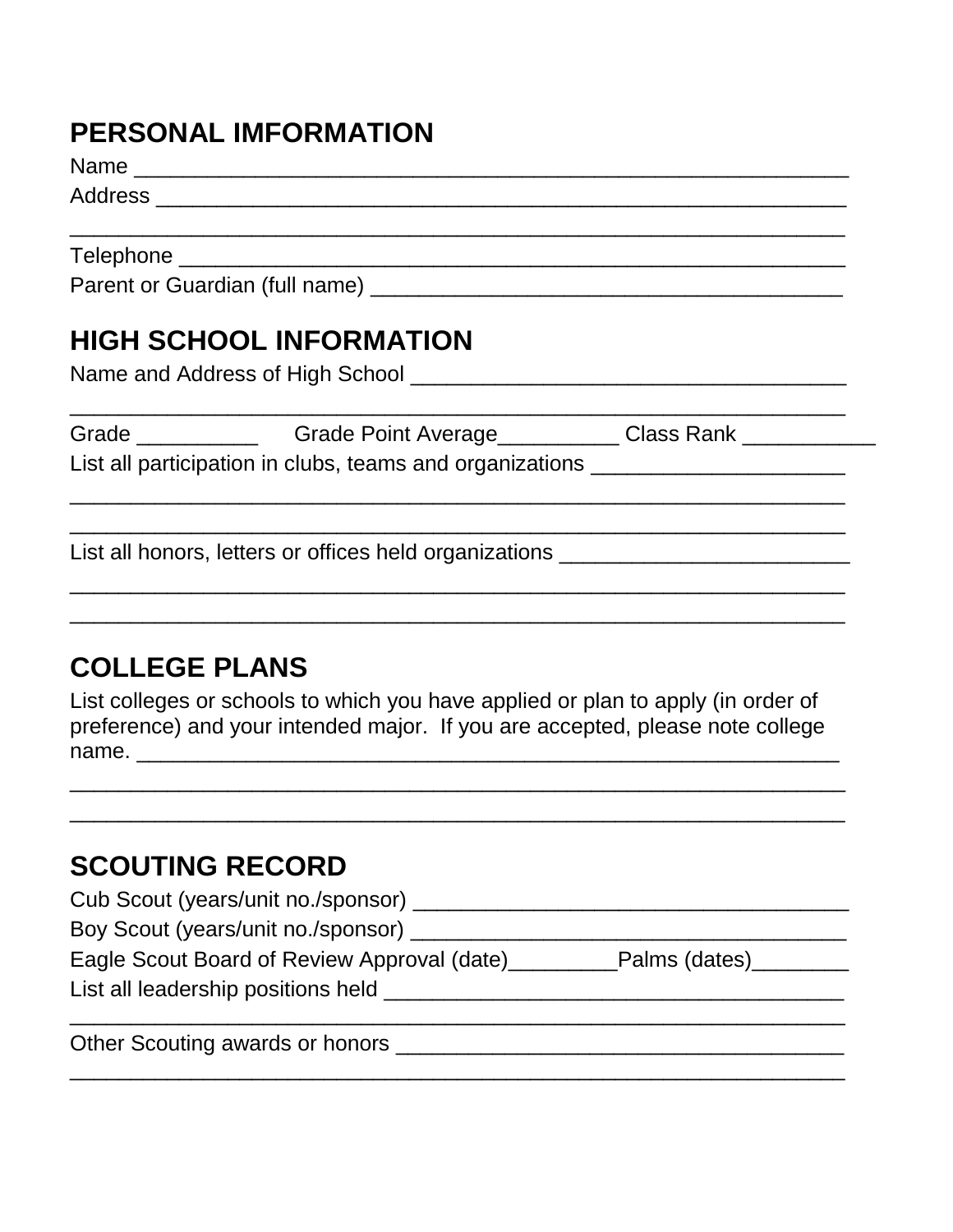**OTHER SCOUT ACTIVITIES** (Jamboree, Order of the Arrow, conferences, Philmont, Leadership training, Camp staff, etc.)

# **DESCRIPTION OF EAGLE SCOUT PROJECT (or attach**

documentation)

# **CAREER INTERESTS**

#### **ESSAY QUESTION**

On a separate piece of paper, explain in 250 words or less, your philosophy on the future of the world's environment.